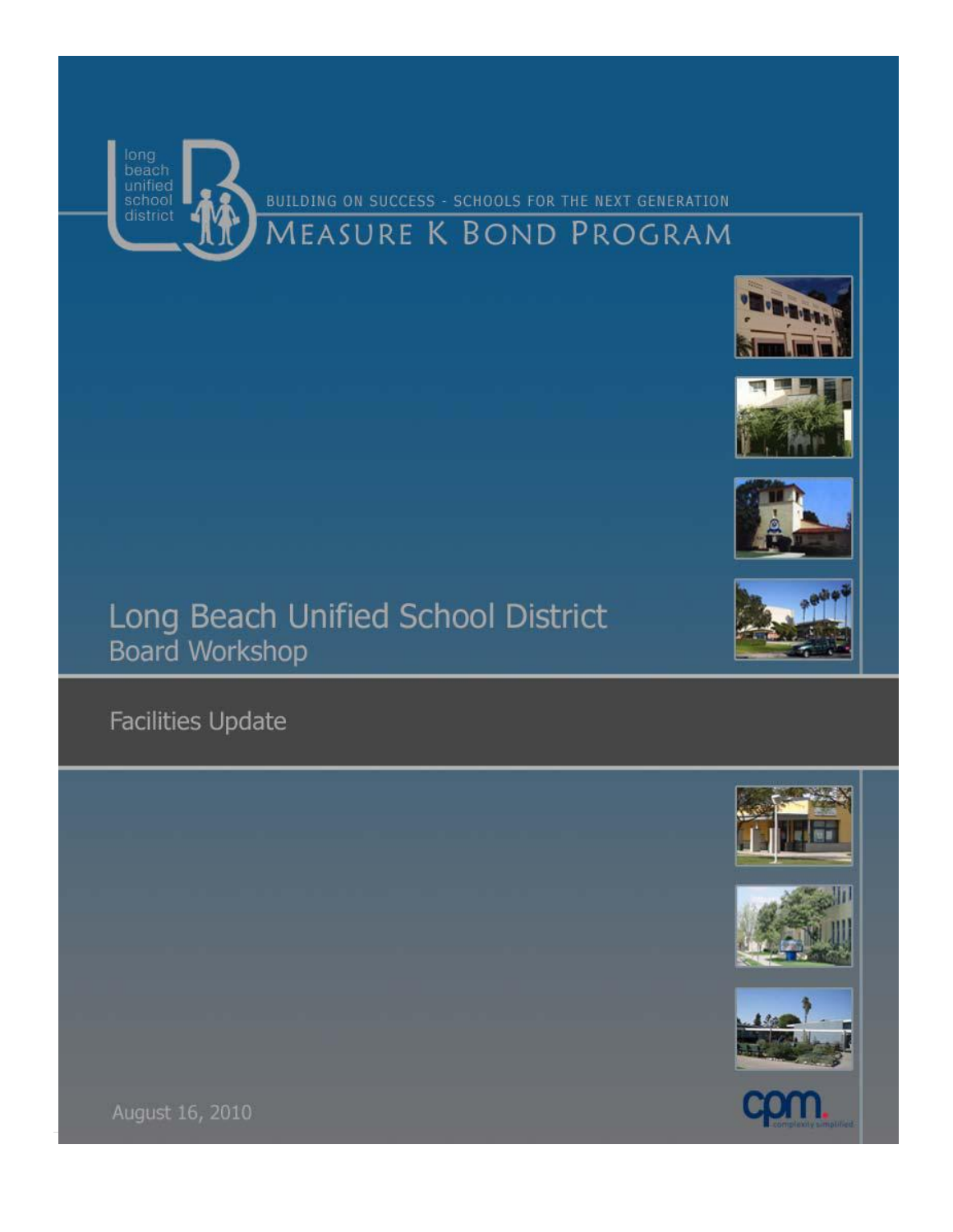## Table of Contents

|                                                                                                                                                                                                                                                                   | Page |
|-------------------------------------------------------------------------------------------------------------------------------------------------------------------------------------------------------------------------------------------------------------------|------|
| <b>Implementation Update</b>                                                                                                                                                                                                                                      | 1    |
| Program Management<br>Planning<br>Program Accounting and Financials<br><b>Project Support</b><br><b>Project Execution</b>                                                                                                                                         |      |
| <b>Current Projects Update</b>                                                                                                                                                                                                                                    | 6    |
| <b>Project Development Update</b>                                                                                                                                                                                                                                 | 9    |
| Master Program Schedule Update                                                                                                                                                                                                                                    | 15   |
| Master Program Budget Update<br>Master Program Budget<br>Program Expenses<br>New 6-8 Middle School #1 (GTE Site)<br>New High School #1 (ECATS)<br>Roosevelt Elementary School<br>Jordan High School<br>Cabrillo High School Pool<br>New High School #2 (Browning) | 16   |
| <b>Facility Master Plan Review</b>                                                                                                                                                                                                                                | 40   |
| Facilities Statistics, Lessons Learned, Program Successes                                                                                                                                                                                                         | 45   |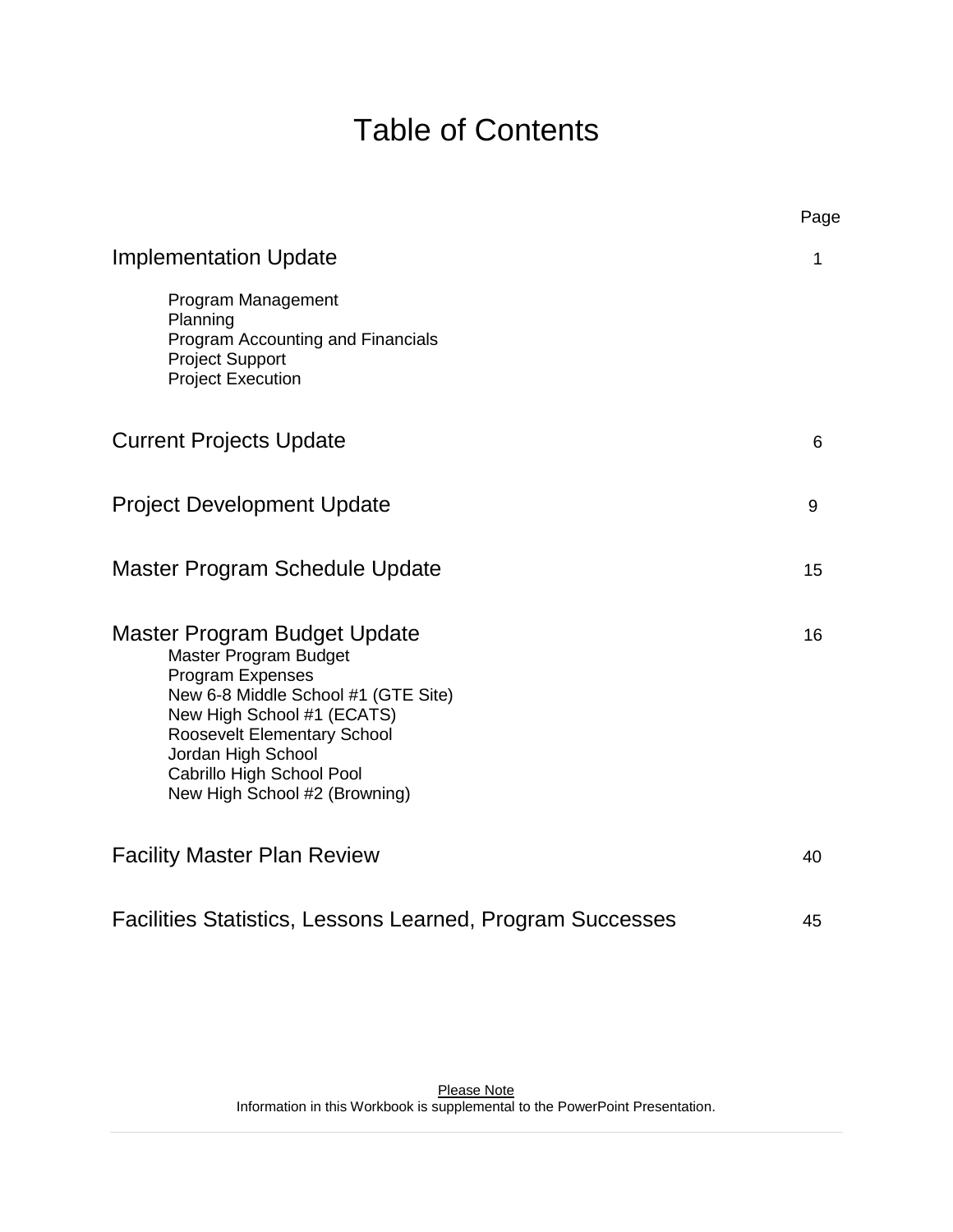

## **Implementation Update**

## Reporting Period December 2009 through July 2010

Early in the Program, the following Measure K Bond Program Structure was developed and remains current. It represents the areas of possible activity across all aspects of the Program. During this reporting period, the red highlighted components are the primary areas of work effort. Over the next several pages of this Workbook, key activities within these components are summarized.



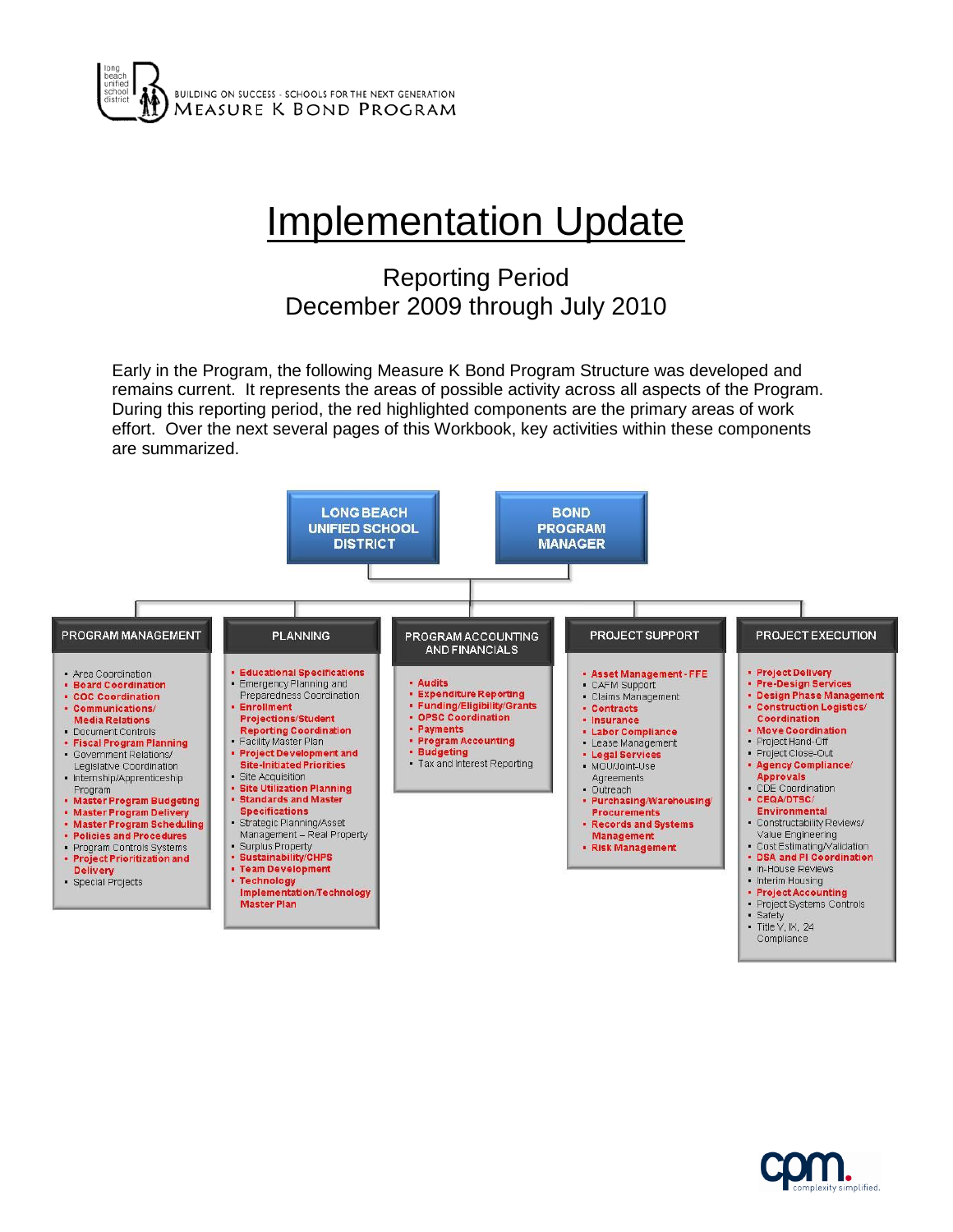## Program Management

## Board Coordination

- December 2009 Workshop Presentation and Workbook
- March 2010 Workshop Sustainability Presentation and Measure K Bond Program Update

Communications/Media Relations

- Communications Coordinator RFP Issued and Recommendation for Selection Made
- Assistance with Community Meetings

## Fiscal Program Planning

- Cash Flow Analyses Reviewed and Provided as Needed
- Funding Analysis and Review of All Funding Sources (primarily State funding)

## Master Program Budgeting

Master Program Budget Updated in Response to New Major Project and District-Wide Project Development

Master Program Delivery

- New Consultant Team Member Orientation Packet Developed and Trainings Conducted  $\bullet$
- High School Planning Continued with Curriculum and Academic Planning Staff  $\bullet$

## Master Program Scheduling

- Incorporation of Major Projects and District-Wide Projects
- Adjustments to Master Program Schedule as a Result of On-Going Project Activities

## Policies and Procedures

- Approximately 100 Policies, Procedures, Processes Identified for Development
- Approximately 25 Policies, Procedures, Processes In Development
- Approximately 10 Policies, Procedures, Processes Completed and Implemented
- RFQ/SOQ/RFP Processes for Major Projects Developed and Implemented on First Round of Major Projects
- District-Wide Lottery and Selection Processes/Procedures Developed and Implemented on First of the District-Wide Projects



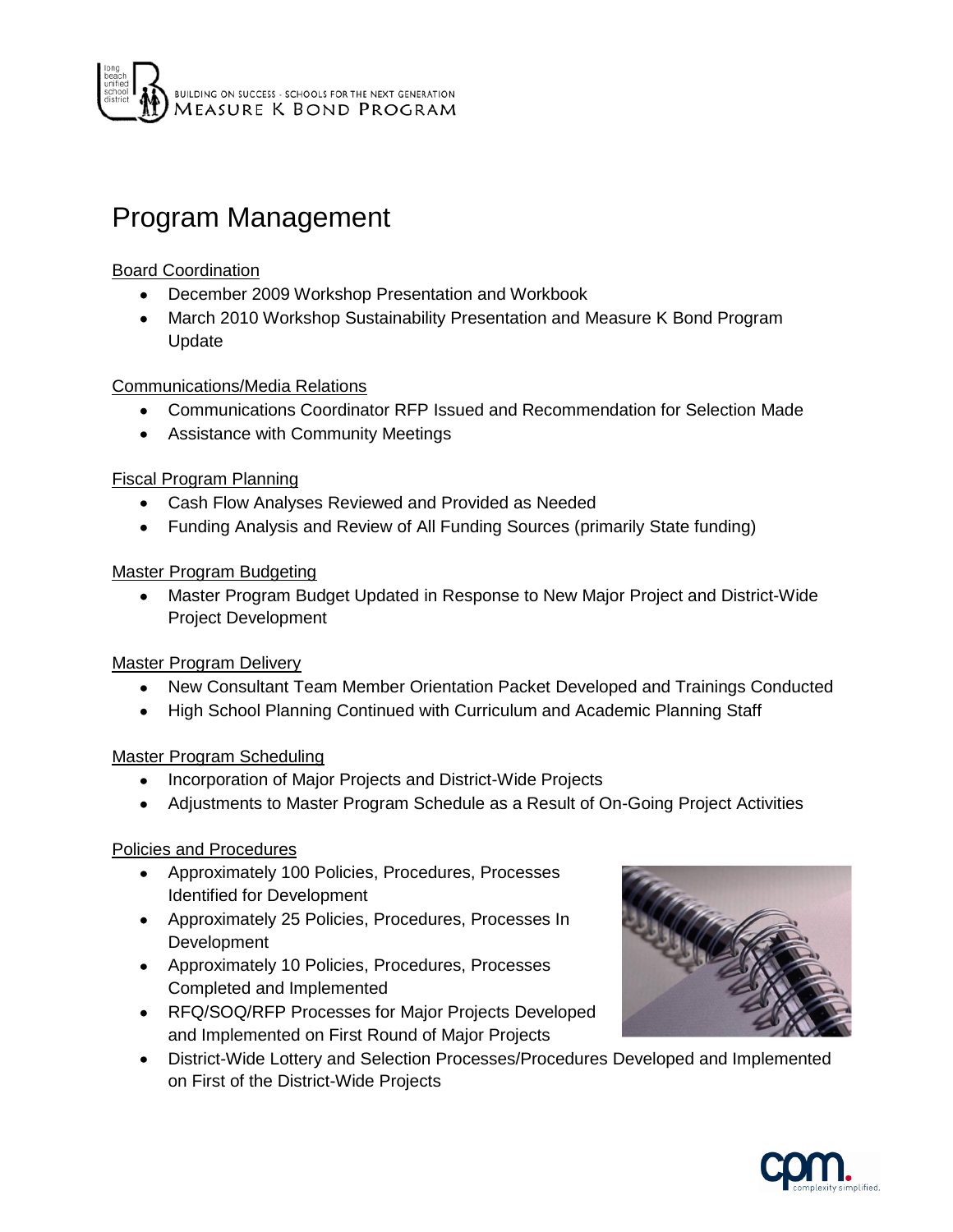

Project Prioritization and Delivery

- Major Project Delivery Methods Identified for First Round Major Projects  $\bullet$
- Newcomb K-8 Academy Identified as First AB300 Project
- District-Wide Project Sites Identified for Initial Projects and Work Prioritized

## Planning

Enrollment Projections/Student Reporting Coordination

Continued Planning for DOH (Department of Housing) Removal and Phase II of  $\bullet$ Deportablization Program

## Project Development and Site Initiated Priorities

- Major Projects and District-Wide Projects Site Information Collection and Organization for Design Teams
- Major Projects Due Diligence Activities

#### Site Utilization Planning

- **Enrollment**
- Capacity
- Use

Standards and Master Specifications (including Educational Specifications and Sustainability/CHPS)

Standards Development continues across several platforms.

- New High School #1 (ECATS)
	- $\bullet$ Technology (energy management systems, phone systems, structured cabling, security systems)
	- Roofing (low sloped and pitched)
	- Doors and Hardware (metal and wood doors and door hardware)
	- Flooring (gym wood, linoleum, rubber and  $\bullet$ carpeting)
	- Painting
	- Plumbing Fixtures



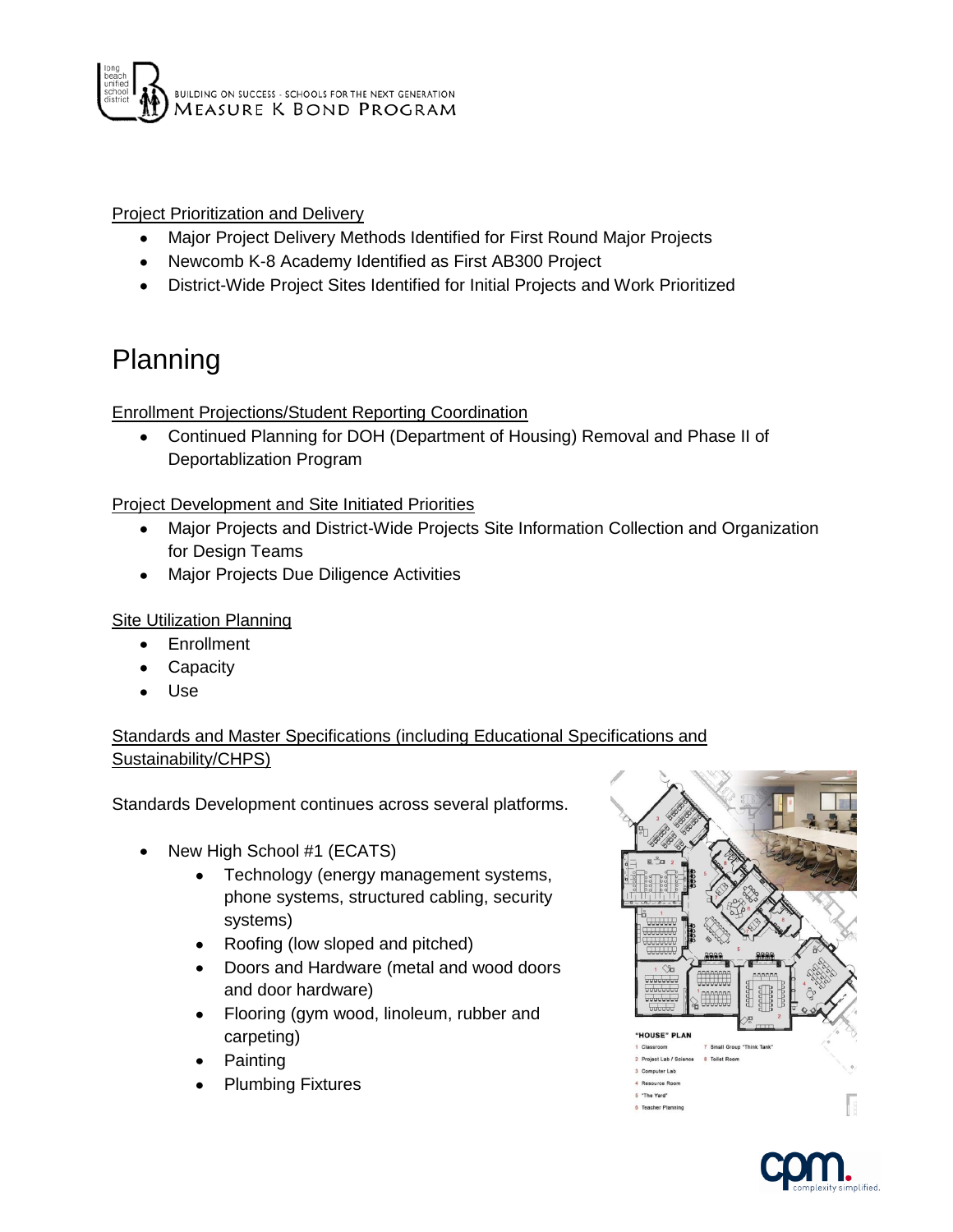

- Landscaping and Irrigation
- AC Paving
- $\bullet$ Marquee Signs
- Windows (new construction)
- 2010 District-Wide Small Projects
	- Replacement Ceilings  $\bullet$
	- Windows (retrofit)
	- Boilers  $\bullet$
	- Interior Lighting
	- $\bullet$ Others, as needed
- Classroom Technology Standards In Development
- Educational Design Standards Being Completed
- Selection of Architectural Design Team to Complete in Process
- Photovoltaics at New High School #1 (ECATS)

#### **Team Development**

- 7 Staff Training Sessions  $\bullet$
- 2 Architectural Team Orientations on District-Wide Projects

## Technology Implementation Planning/Technology Master Plan

Telecommunications Analysis and Low Voltage Assessments in Process  $\bullet$ 

## Program Accounting and Financials

## Expenditure Reporting

COC Quarterly Reports – December, April and June  $\bullet$ 

#### Funding/Eligibility/Grants

*(subject to change dependent upon funding availability)*

Eligibility – Modernization Funds (60%/40%)  $\bullet$ 

| Jordan    | <b>State Share</b><br><b>Required District Match</b> | \$22.44M<br>\$14.96M |
|-----------|------------------------------------------------------|----------------------|
| Roosevelt | <b>State Share</b><br><b>Required District Match</b> | \$1.59M<br>\$1.06M   |



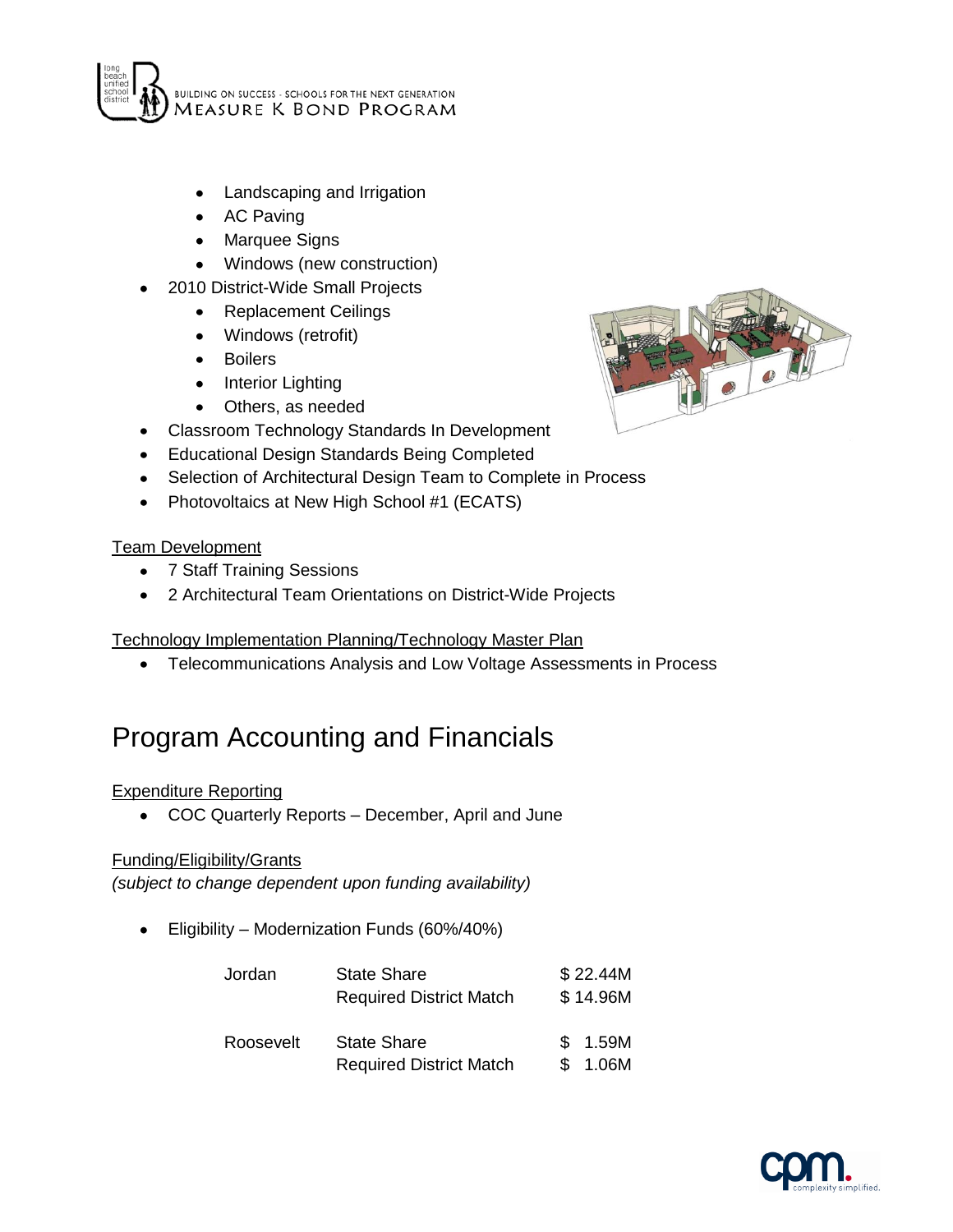

| Newcomb | State Share                    | \$3.93M |
|---------|--------------------------------|---------|
|         | <b>Required District Match</b> | \$2.62M |

Eligibility – Overcrowded Relief Grant (ORG) Funds (50%/50%)  $\bullet$ 

| Jordan    | <b>State Share</b><br><b>Required District Match</b> |     | \$10.16M<br>\$10.16M |
|-----------|------------------------------------------------------|-----|----------------------|
| Roosevelt | <b>State Share</b><br><b>Required District Match</b> | S.  | 6.99M<br>6.99M       |
| Newcomb   | State Share<br><b>Required District Match</b>        | \$. | 3.93M<br>2.62M       |

State-Wide Bond Would Be Beneficial to the District

#### Program and Project Accounting

- Enhanced Budget Development Implementation with Staff Training and Tools (ie.  $\bullet$ conceptual design, estimate updates)
- Project/Program Funding and Internal Work Flow Processes Continue along with Development of Forms and Tools for Use/Implementation (ie. budget development worksheet)
- Report Formats Continue to be Developed to Support Project Managers and District Staff Work Efforts, as well as Colbi Technologies Implementation
- On-going Monthly and Quarterly Reporting, Data Input and Verification of Master Program Budget and Project Budgets
- On-going Monthly Accounting **Reconciliation**
- Report Development and Production
- Fiscal Year-end Balancing
- 2008/2009 Measure K Annual Financial Audit Review
- Annual Fiscal Reconciliation

## Budgeting

Cash Flow Reports Updated Regularly



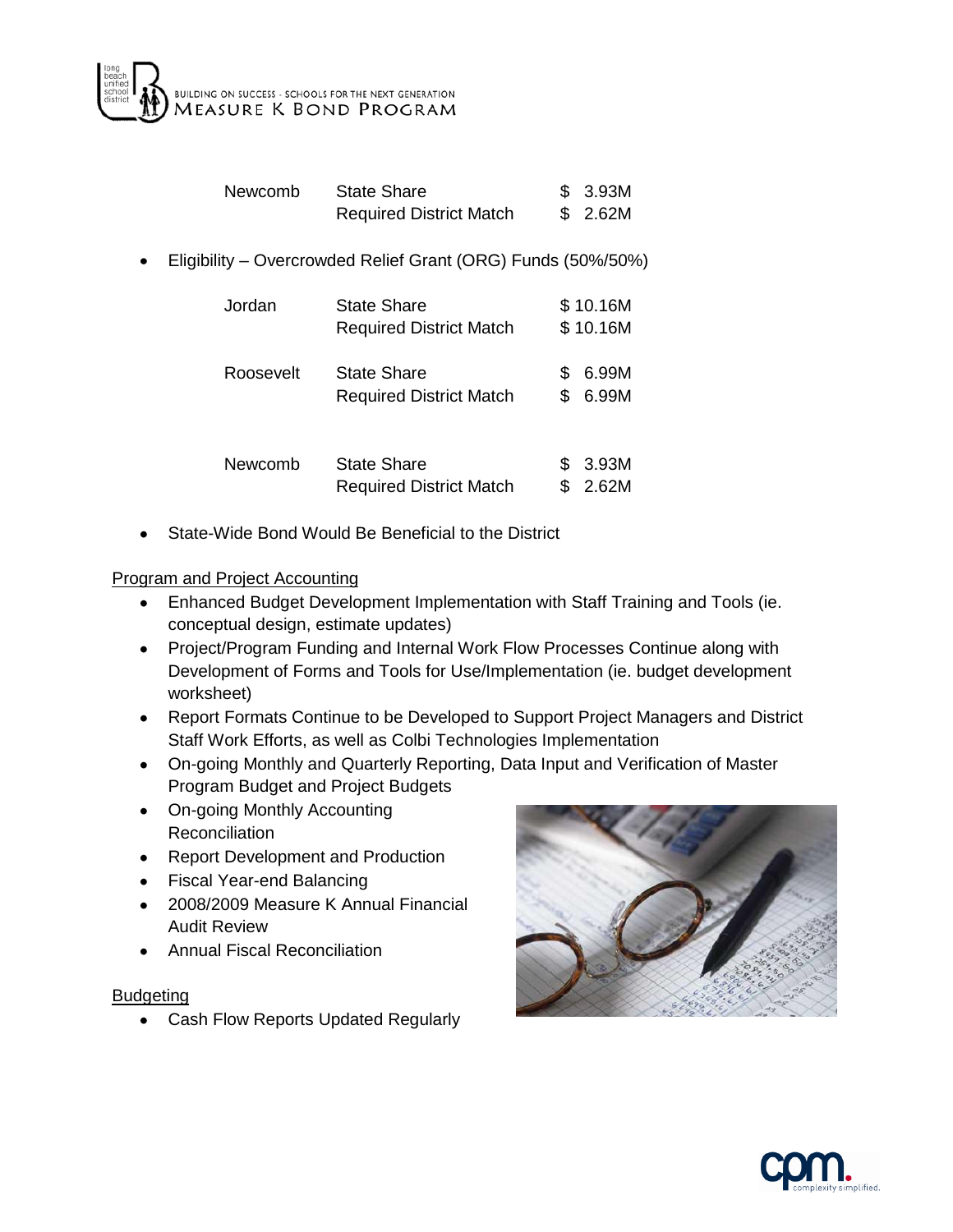

## Project Support

## Asset Management – FFE

Move-Out of DeMille Middle School for Construction of New High School #1 (ECATS)

## **Contracts**

Across Both Project-Specific Contracts and Agreements and Boilerplate Documents

- Lease-Leaseback Pre-Construction Services, Site Lease, Construction Services Agreement, Sub-Lease
- (Integrated Project Delivery (IPD) Exhibit for Both Architectural and Builder Entity
- Short Form Phase 1 Architectural Services Agreement for Both Standard Design-Bid-Build and Lease-Leaseback Delivery Methods
- Professional Consultant Services Agreement



Front-End Document Review for Both Standard Design-Bid-Build and Lease-Leaseback Delivery Methods

## Insurance and Risk Management

• OCIP Feasibility Study Underway

## Labor Compliance

Review of New Regulations and Implementation  $\bullet$ 

## Purchasing/Warehousing/Procurements

Following are Procurements from this Reporting Period:

- 2009/2010 Measure K Performance and Financial Auditors Selected
- 2010 ADA (Americans with Disabilities Act) On-Call Professional Architectural Services
- Project Management RFQ
- Communications Coordinator RFP

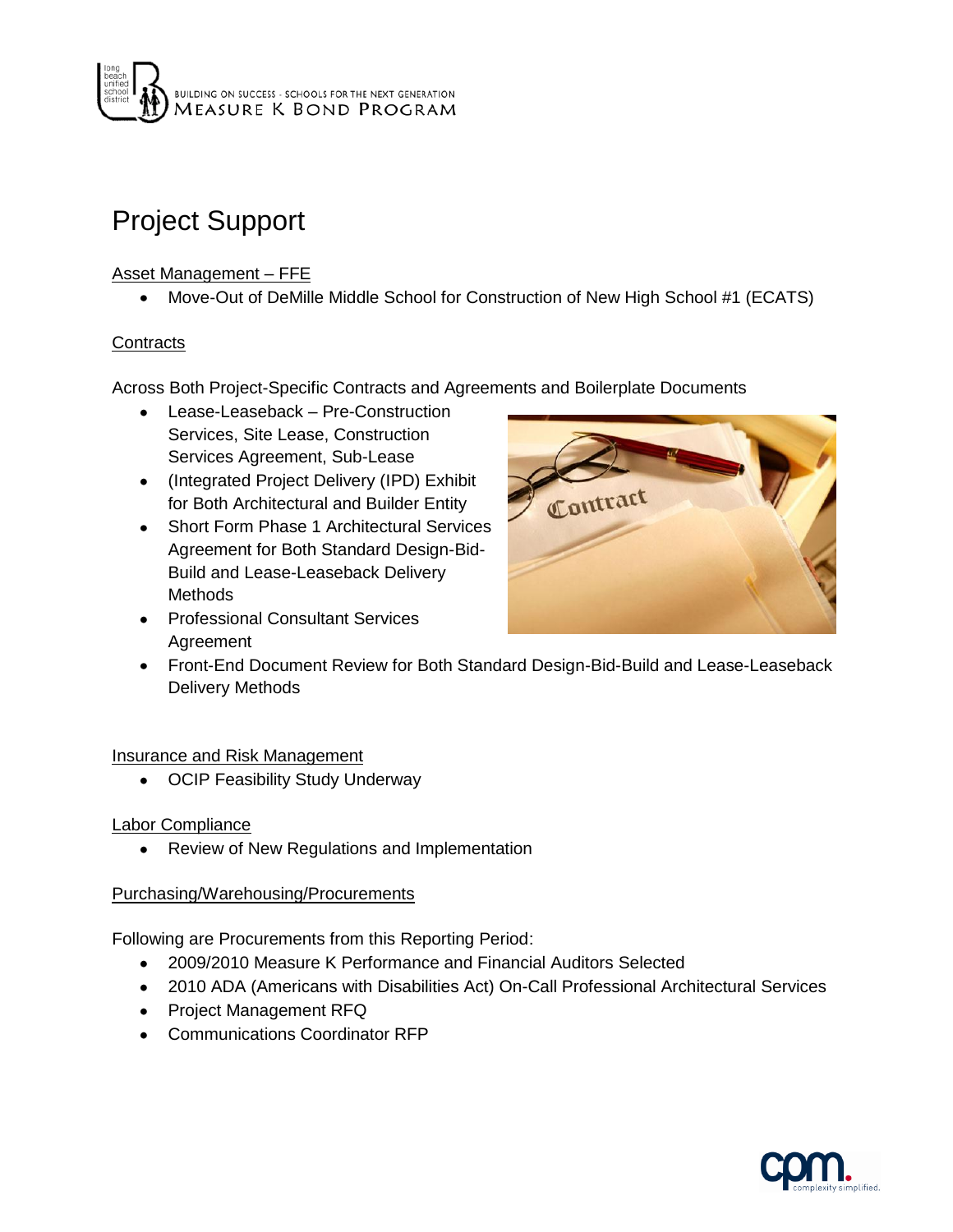

- Major Project Architectural Services
	- Roosevelt Elementary School
	- Newcomb Elementary School
	- Jordan High School
	- Cabrillo High School Pool
	- New High School #2 (Browning)
- District-Wide Projects
	- Phase I DOH Removal Project  $\bullet$
	- $\bullet$ Boiler Replacement Project
- Existing Consultant Qualification Categories  $\bullet$ 
	- Architectural Pool
	- Surveying Pool
	- Testing and Inspection Pool
	- California Environmental Quality Act (CEQA) Pool
	- Geotechnical Pool
	- Traffic Pool
	- Cost Estimators Pool
	- Division of State Architect (DSA) Project Inspector (PI) Pool  $\bullet$

## Project Execution

Work Efforts across Major and District-Wide Projects During this Reporting Period:

- Pre-Design Services
- Design Phase Management
- Construction Logistics/Coordination
- Move Coordination
- Agency Compliance/Approvals
- CEQA/DTSC/Environmental
- DSA and PI Coordination
- Project Accounting *(see Implementation Update, Program Accounting)*

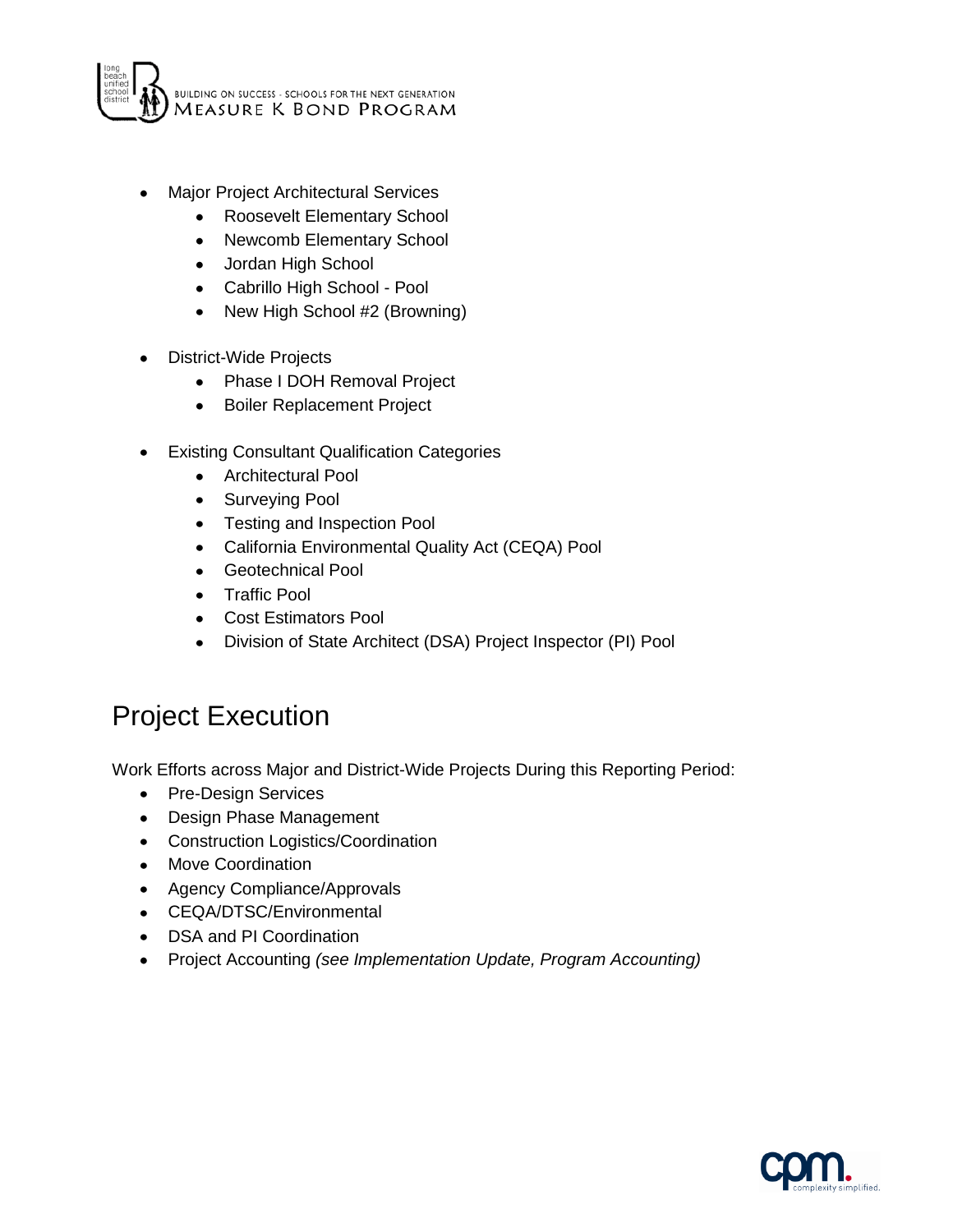

# **Current Projects Update**

The PowerPoint Presentation provided summaries of all current projects. No supplemental information for this section is included in this Workbook.

# **Project Development Update**

## Future Major Projects



**Jordan High School** *(Area A)* Millikan High School *(Area C)* Hill Middle School *(Area F)* **Roosevelt Elementary School** *(Area E)* **New High School #2 at Browning Site** *(Area E)* Avalon K-12 *(Area G)* Hamilton Middle School *(Area A)* Bancroft Middle School *(Area B)* **Cabrillo High School – Pool** *(Area D)*

## Roosevelt Elementary School

- Complete Rebuild of 3.8 Acre School Site (64,000 SF)
- Current Enrollment 1,040 students
- Projected Enrollment in 2015 same (per Facility Master Plan)
- School Relocation During Construction Anticipated
- Pre-Design Activities Underway including Surveys
- Architect Selection Proceeding to **Negotiations**



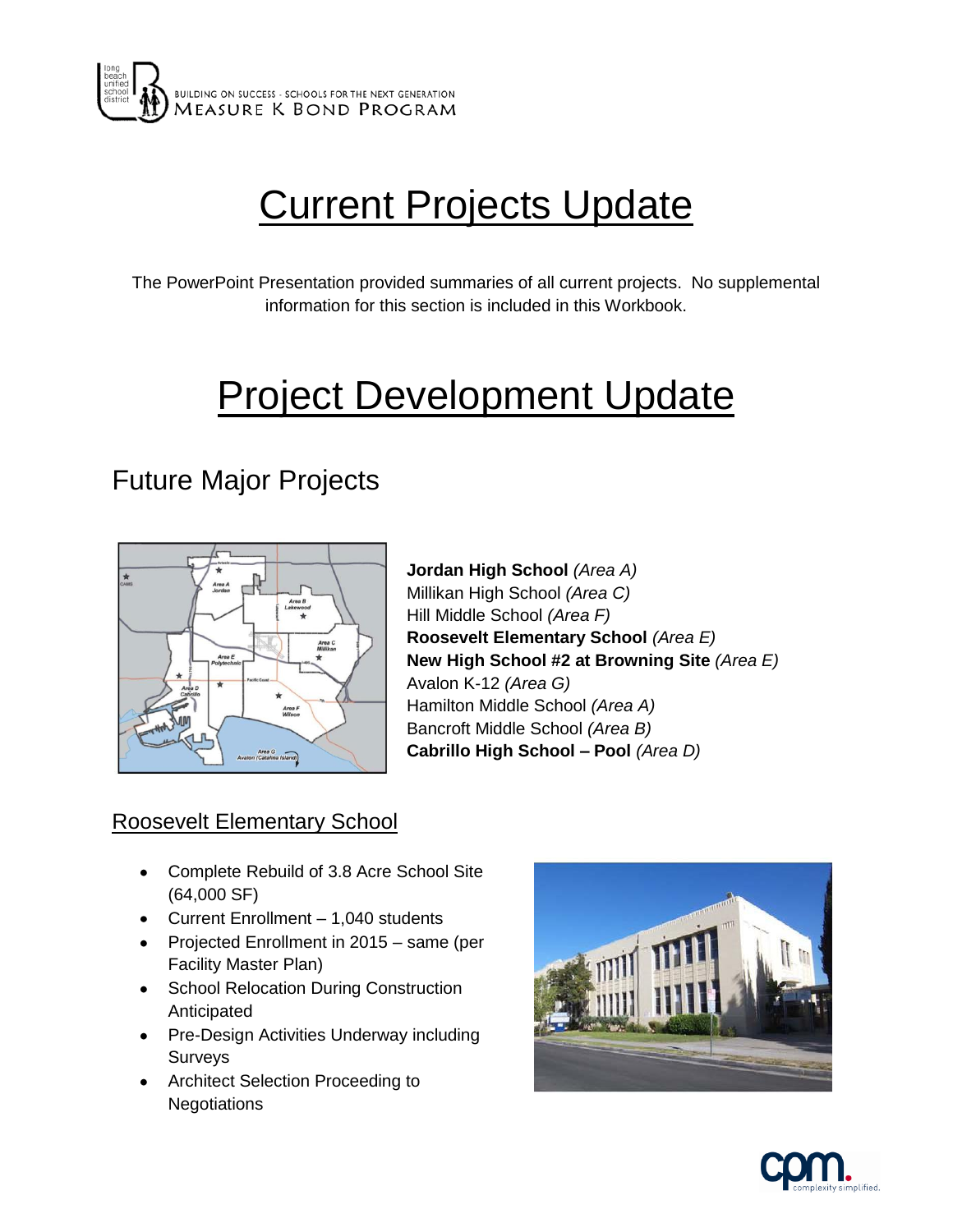

## Jordan High School

- Major Modernization of 26.89 Acre School Site (301,663 SF permanent buildings, 31,680 SF portable structures)
- Current Enrollment Jordan High School (2,890 students), Jordan Academy (805 students)
- Projected Enrollment in 2015 Jordan High School (2,200 students), Jordan Academy (700 students) – per Facility Master Plan
- Six AB 300 Buildings (gym, auditorium, bleacher building, industrial occupation center, music and auto shop)
- Interim Housing During Construction On-Site Likely
- Pre-Design Activities Underway including Surveys
- Architect Selection Proceeding to Negotiations

## Cabrillo High School – Pool Addition

- Add Pool Facility and Associated Support Facilities at 62 Acre School Site (290,260 SF permanent buildings, 39,360 SF portable structures, 41,200 SF bungalow buildings)
- Current Enrollment 3,340 students
- Projected Enrollment in  $2015 3,000$  students (per Facility Master Plan)
- Pool Location Needs to Address Access and Parking
- Programs to Remain On Site During Construction
- Pre-Design Activities Underway including Surveys
- Architect Selection Proceeding to Negotiations

## New High School #2 (Browning Site)

- State Site Approval Extension Studies in Progress
- CEQA and Traffic Reviews in Progress
- Review of Existing Site Approval Reports
- Architect Selection Proceeding to Negotiations





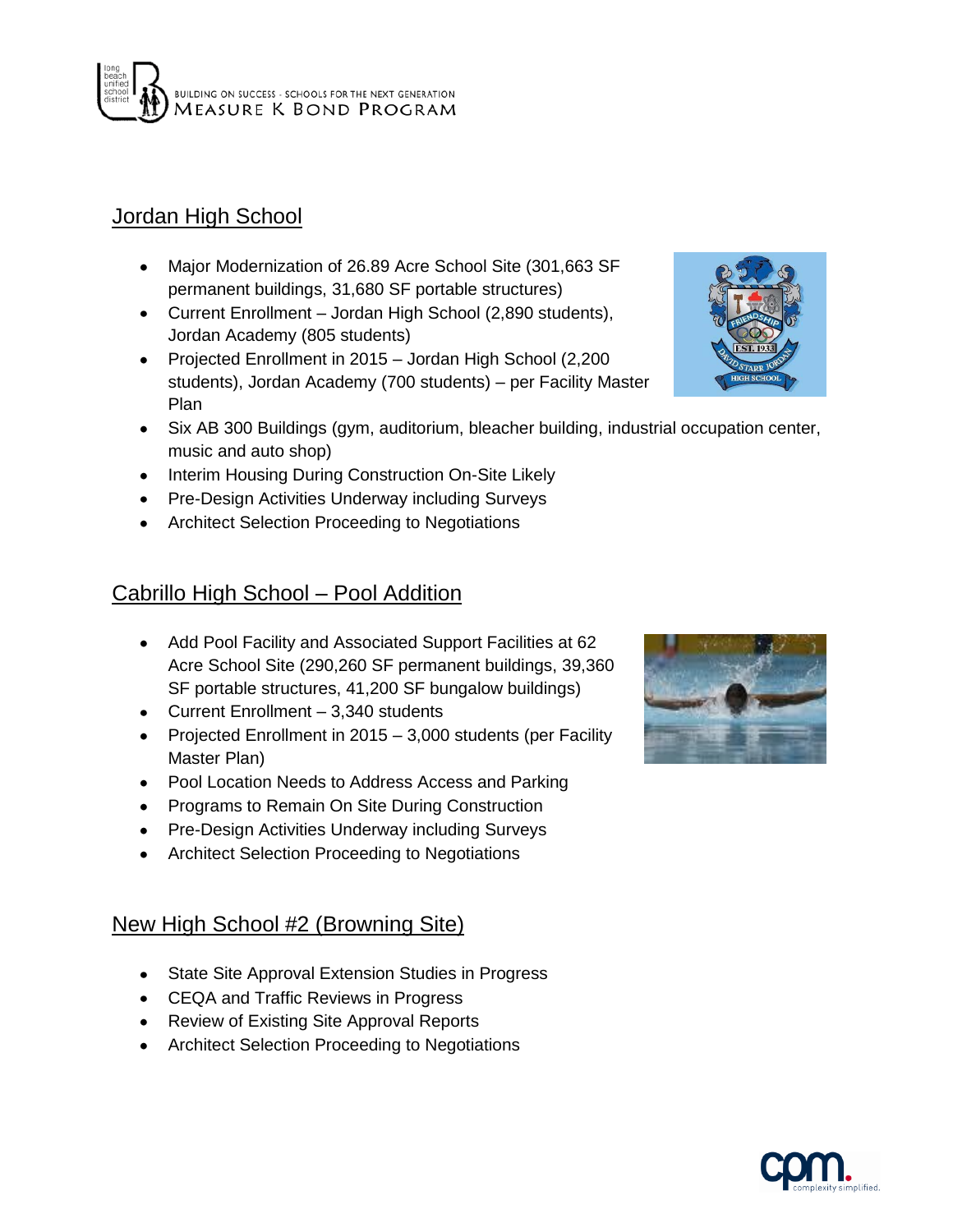

## District-Wide Projects

## AB 300 Buildings

## Newcomb K-8 Academy

- Major Modernization of 13.5 Acre School Site  $\bullet$ (69,000SF – 4 permanent buildings and 12 relocatable structures)
- All Permanent Buildings on AB 300 Category 1 Building List
- Current Enrollment 515 students
- Projected Enrollment in 2015 740 students (per Facility Master Plan)
- Pre-Design Activities Underway including Surveys
- Architect Selection Proceeding to Negotiations



## Other Sites with AB 300 Buildings

*(bold indicates prioritized school in Measure K Bond Program planning)*

- **Bancroft M.S.**
- Franklin M.S.
- **Hamilton M.S.**
- **Hill M.S.**
- Hoover M.S.
- Jefferson M.S.
- **Jordan H.S.**
- Lakewood H.S.
- Los Cerritos E.S.
- Lowell E.S.
- **Millikan H.S.**
- Polytechnic H. S.
- Renaissance H.S.
- Rogers M.S.
- Stephens M.S.
- Whittier E.S.
- Willard E.S.
- Wilson H.S.

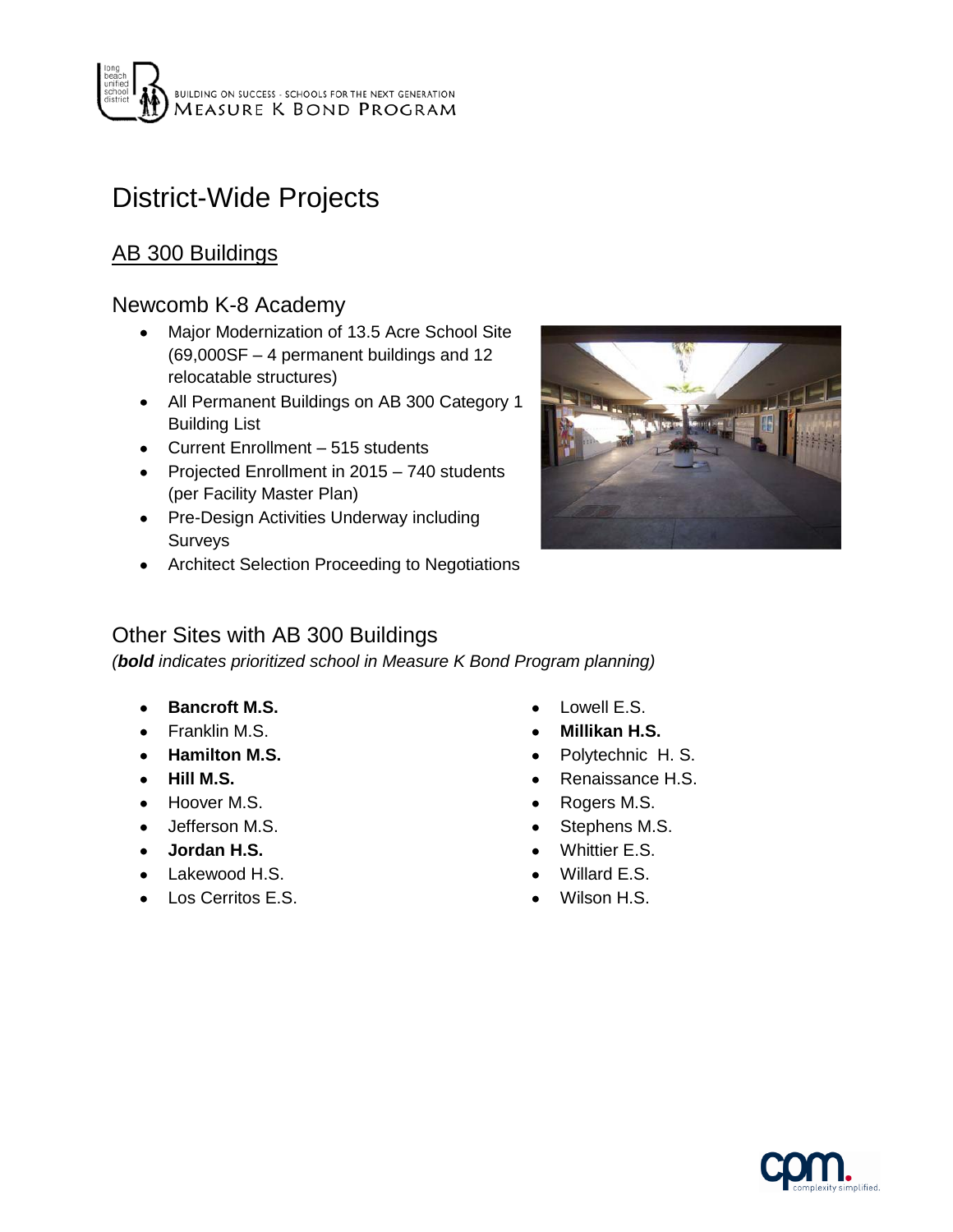

## Access Compliance



- 2010 ADA On-Call Professional Architectural Services (for as needed access compliance projects) – 3 firms selected
	- LPA Inc.  $\bullet$
	- Westgroup Designs  $\bullet$
	- Jubany NAC Architecture

## **Facility Component Improvements**

- Scope and Requests for Proposal (RFPs) Being Developed
	- Lighting and Ceiling Replacement Project
	- Window Replacement Project
	- Door and Door Hardware Repair and Replacement Project



# **Deportablization**

Phase II Planning Begun

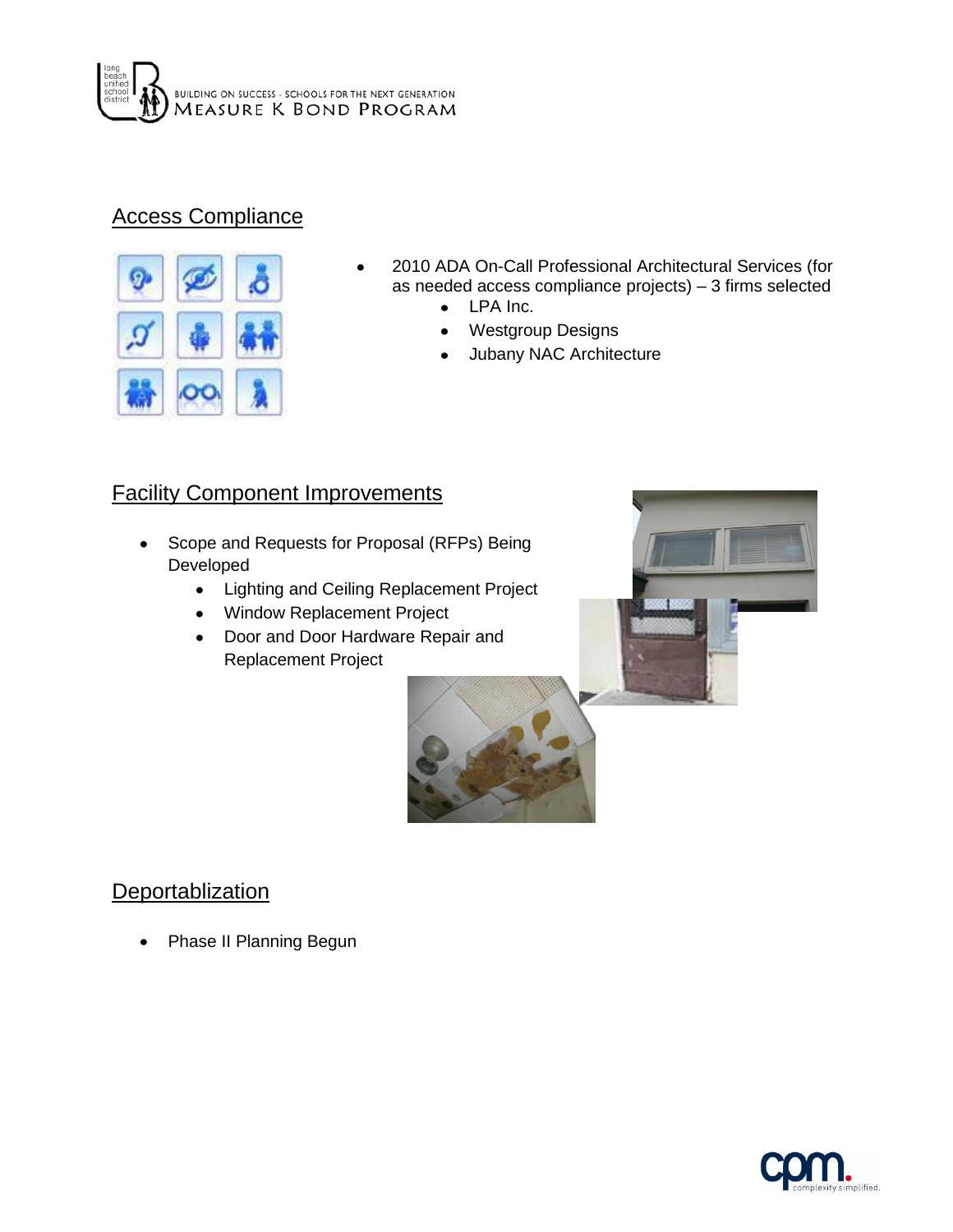## DSA Certification and Close-Out

- Summary Status Total of 366 Applications Identified
	- 132 Certified (Complete)
	- 29 at DSA for Certification
	- 198 Remaining
		- 4 Still Being Investigated
		- 125 Require Major Corrective Work (overlap with / portion of require post inspection)
		- $\bullet$ 160 Require Post Inspection Work
		- $\bullet$ 42 Remaining Applications Being Finalized for DSA Submission
	- 4 District Sites "Clear" Addams E.S., Bancroft M.S., Jordan Academy and Twain E.S.
- Three Solicitations in Development
	- Architectural and Engineering Services RFP
	- DSA Project Inspector (PI) RFQ/RFP
	- Materials Testing and Inspections RFP  $\bullet$
- Meeting with DSA Planned for Fall

## **Pilot Projects**

Underway:

- Grass and Irrigation Projects at New 6-8 Middle School #1 (GTE)
- Photovoltaics at New High School #1 (ECATS)
- Radio-Frequency Identification (RFID) Security for LIbraries





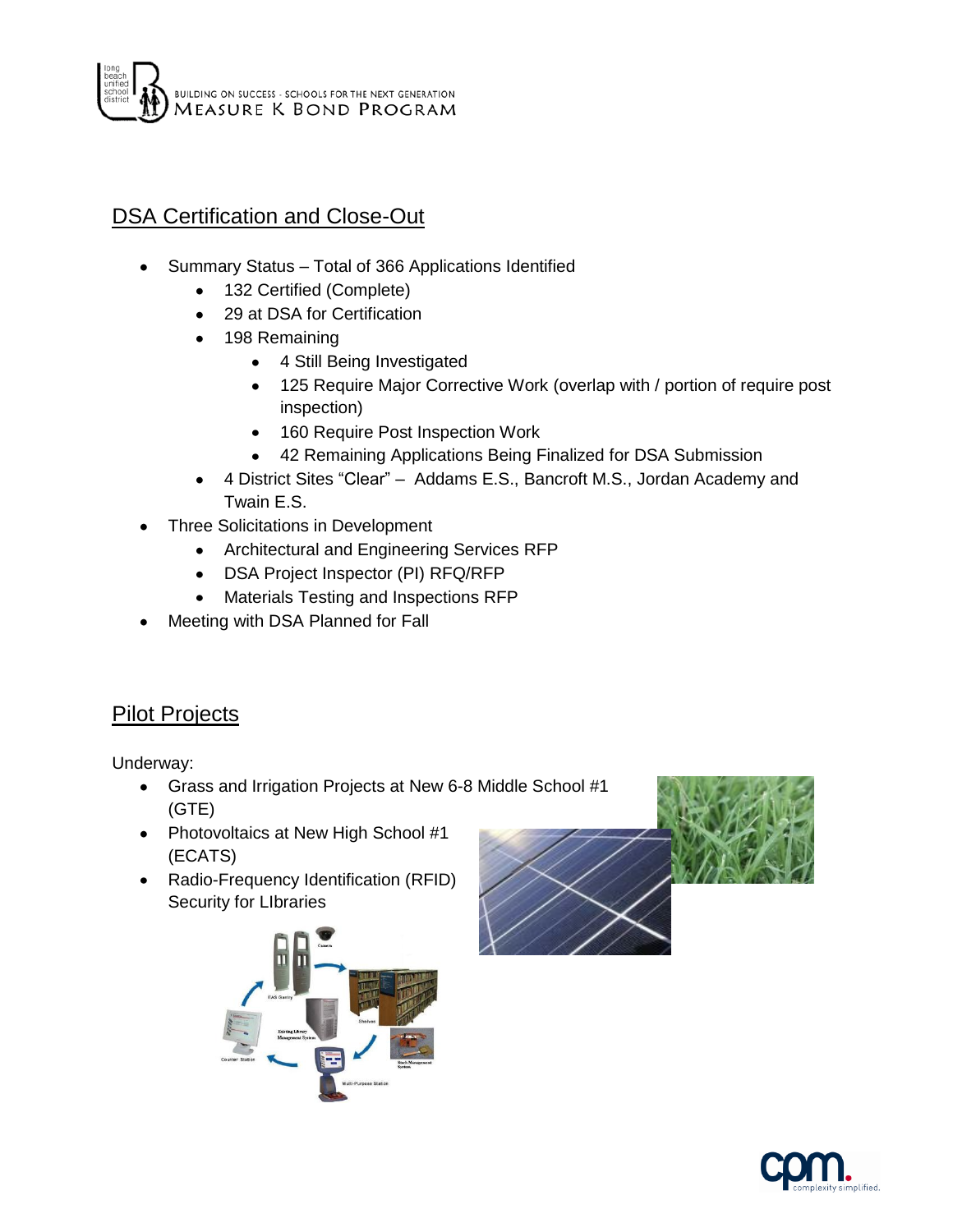# BUILDING ON SUCCESS - SCHOOLS FOR THE NEXT GENERATION<br>MEASURE K BOND PROGRAM

## Technology Upgrades

Components and Systems Included:

- Conducting Series of Meetings with District Staff and Project Teams
- Reviewing District Technology and Low Voltage Standards
- Pathway and Infrastructure
- Cabling
- EMS (Energy Management Systems)
- Security/Intrusion and Fire Protection/Alarm
- Telephone
- Wireless Access
- Intercom/Clock/Speaker
- Public Address (P.A.)
- Multimedia (Television/CATV Community Access Television)
- Classroom Audio Visual
- Assistive Listening Devices
- Point of Sale



# Master Program Schedule Update

The PowerPoint Presentation provided Master Program Schedule update information. No supplemental information for this section is included in this Workbook.

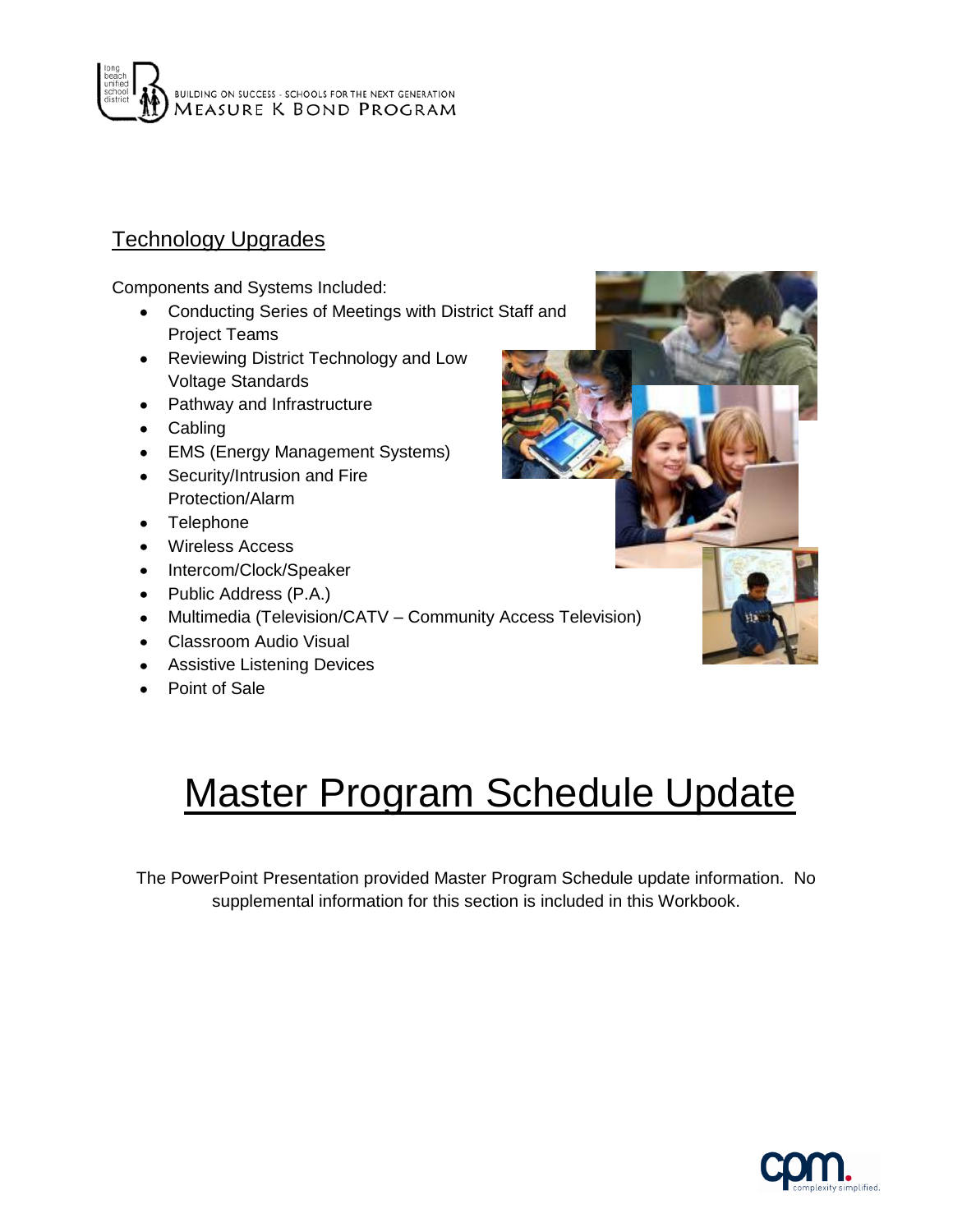

# Master Program Budget Update

The following pages of the Workbook contain the full Master Program Budget and all current Project Budgets and associated reporting details.

- I. Master Program Budget
- II. Program Expenses
- III. New 6-8 Middle School #1 (GTE Site)
- IV. New High School #1 (ECATS)
- V. Roosevelt Elementary School
- VI. Jordan Elementary School
- VII. New High School #2 (Browning)
- VIII. Cabrillo High School Pool
- IX. AB300 Newcomb K-8 Academy

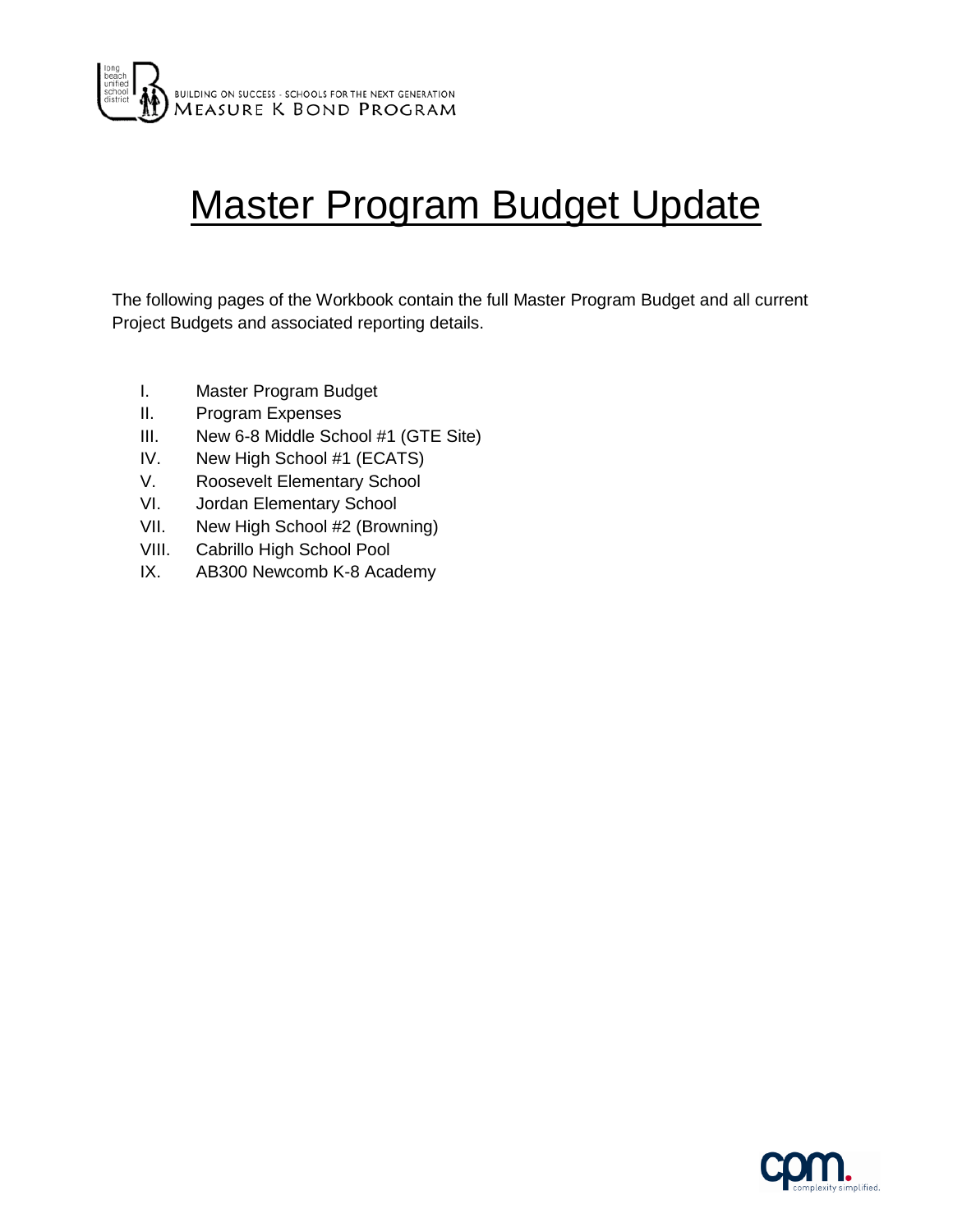

# **Facility Master Plan Review**

## Principles Review

- Creating Learning Environments to Meet Schools for the Next Generation
- Renovating and Replacing Aging Infrastructure
- Declining Enrollment and Elimination of Portables and Bungalows
- Changing the Size and Types of High **Schools**
- Joint Use
- School Safety and Security



## Community Advisory Committee Recommendations Review

- 1. Adopt Facility Master Plan as a Guide to Renovate and Replace
- 2. Student Needs and Academic Achievement High Priority Focus
- 3. Projects and Priorities List *from Executive Committee*
- 4. Phase Projects
- 5. Reduce or Eliminate Portables and Bungalows
- 6. Reduce Number of Students at Comprehensive High Schools and Establish Smaller Thematic High Schools
- 7. On-going Maintenance and Component Replacement
- 8. Develop Interim Housing Plan
- 9. Follow Sustainable Design Practices
- 10. Incorporate Green Space and Landscaping
- 11. Accomplish Projects in Timely Manner
- 12. Facilities Branch Develop Internal Capacity and Authorize Professional Services to Implement Facility Master Plan
- 13. Continue to Adjust Attendance Boundaries to Balance Enrollments and Optimize Operational Efficiencies
- 14. Approve Educational Specifications and Construction Standards
- 15. Update Facility Master Plan Every Five Years (January 2013)
- 16. Continually Involve Community in Planning and Implementation of Recommendations

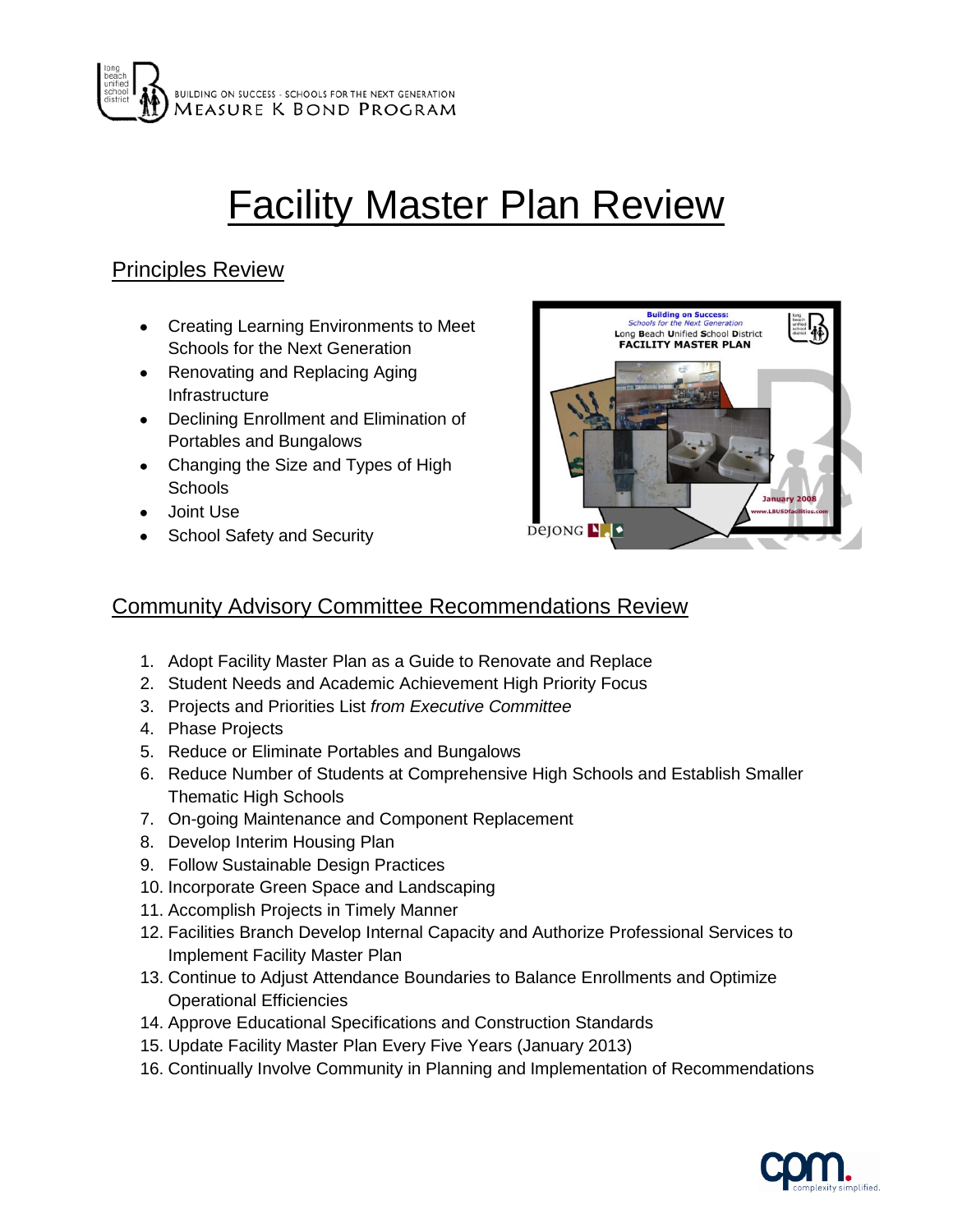

## Four-Legged Stool



- Enrollment *(Assessed Yearly – i.e. K-1 and High School Spikes)*
- Conditions *(Maintenance Strategy to Sites in Groups 3 and 4)*
- Costs *(Re-Evaluated During Project Development)*
- Educational Program *(Confirmed during Project Scoping)*

# Facilities Statistics, Lessons Learned, Program Successes

## Lessons Learned

- Complete Constructability Review Prior to DSA Backcheck
- Delivery Method Impact on Contract Language, Team Selection, Builders
- When Possible Select Builders and Design Teams at Same Time
- Evaluate Value of Electronic Bidding and Impact on Bid Results
- Work with DSA Pro-Actively on Minor, Low Cost Projects to Facilitate Close-Out and Coordination with Other New Projects and Scope
- Templates and Standard Processes Work Well, Lead to Savings of Time and Money (like SOQs, letter templates, etc.)
- Develop Processes and Procedures that Can Reduce and Eliminate Bottlenecks and Slow-Downs
- Develop Relocatable Building Scope Checklist
- Provide Specialized Training for Team Members (ie. methane barrier installation)
- Address All Details (ie. sales tax application) in Procurement Processes
- Determine Standard Reporting for Specialized Consultants (ie. Certified Asbestos Consultants)
- Provide Third-Party Review of Constructability Reviews
- Develop N.O.C. (Notice of Completion) Procedures Addressing All Steps of Process